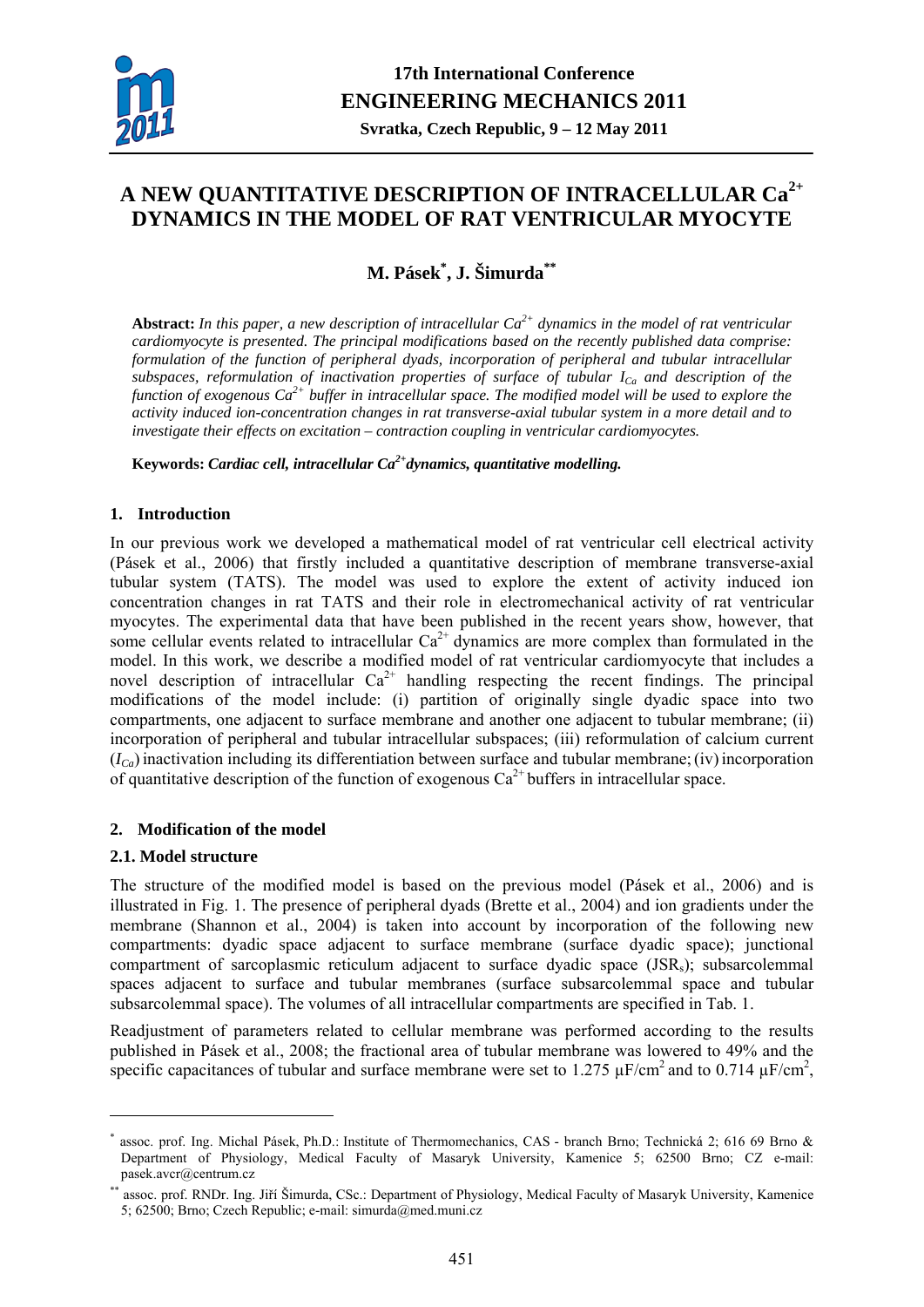respectively. This adjustment is consistent with commonly used value of total membrane specific capacitance of  $1 \mu$ F/cm<sup>2</sup>.



*Fig. 1: Schematic diagram of the modified rat ventricular cell model. The description of electrical activity of surface (s, sd) and tubular (t, td) membrane comprises formulations of the following ion currents: fast sodium current (I<sub>Na</sub>), calcium currents through L-type channels (I<sub>Ca</sub>), transient outward potassium current (I<sub>to</sub>), steady-state outward potassium current (I<sub>Kss</sub>), hyperpolarization-activated potassium current (I<sub>f</sub>); inward rectifying potassium current (I<sub>K1</sub>), background currents (I<sub>Kb</sub>, I<sub>Nab</sub>, I<sub>Cab</sub>), sodium-calcium exchange current* ( $I_{NaCa}$ ), *sodium-potassium pump current* ( $I_{NaK}$ ) and *calcium pump current* ( $I_{pCa}$ ). The intracellular space contains the cytosolic space, surface and tubular *subsarcolemmal subspaces, surface and tubular dyadic spaces, the network and junctional compartments of sarcoplasmic reticulum (NSR, JSRs, JSRt), the endogenous Ca2+ buffers (calmodulin (Bcm), troponin (Bhtrpn, Bltrpn), calsequestrin (Bcs)) and the exogenous Ca2+ buffer (e.g. BAPTA or EGTA*   $(B_{ext})$ ). B<sub>tats</sub> denotes the non-specific  $Ca^{2+}$  buffer associated with luminal part of tubular membrane. *The small filled rectangles in JSR membrane represent ryanodine receptors. The small bi-directional arrows denote Ca2+ diffusion. Ionic diffusion between the tubular and the extracellular space is represented by the dashed arrow.* 

| symbol           | specification                                            | value [pl] |
|------------------|----------------------------------------------------------|------------|
| $V_c$            | cytosolic space                                          | 11.137     |
| $V_{ss}$         | surface subsarcolemmal subspace                          | 0.1440     |
| $\rm V_{\rm st}$ | tubular subsarcolemmal subspace                          | 0.0775     |
| $V_{ds}$         | surface dyadic space                                     | 0.0001671  |
| $V_{dt}$         | tubular dyadic space                                     | 0.0006682  |
| $V_{JSRs}$       | surface junctional compartment of sarcoplasmic reticulum | 0.0078     |
| $V_{JSRt}$       | tubular junctional compartment of sarcoplasmic reticulum | 0.0312     |
| $V_{NSR}$        | network compartment of sarcoplasmic reticulum            | 0.3508     |

*Tab. 1: Volumes of intracellular compartments.*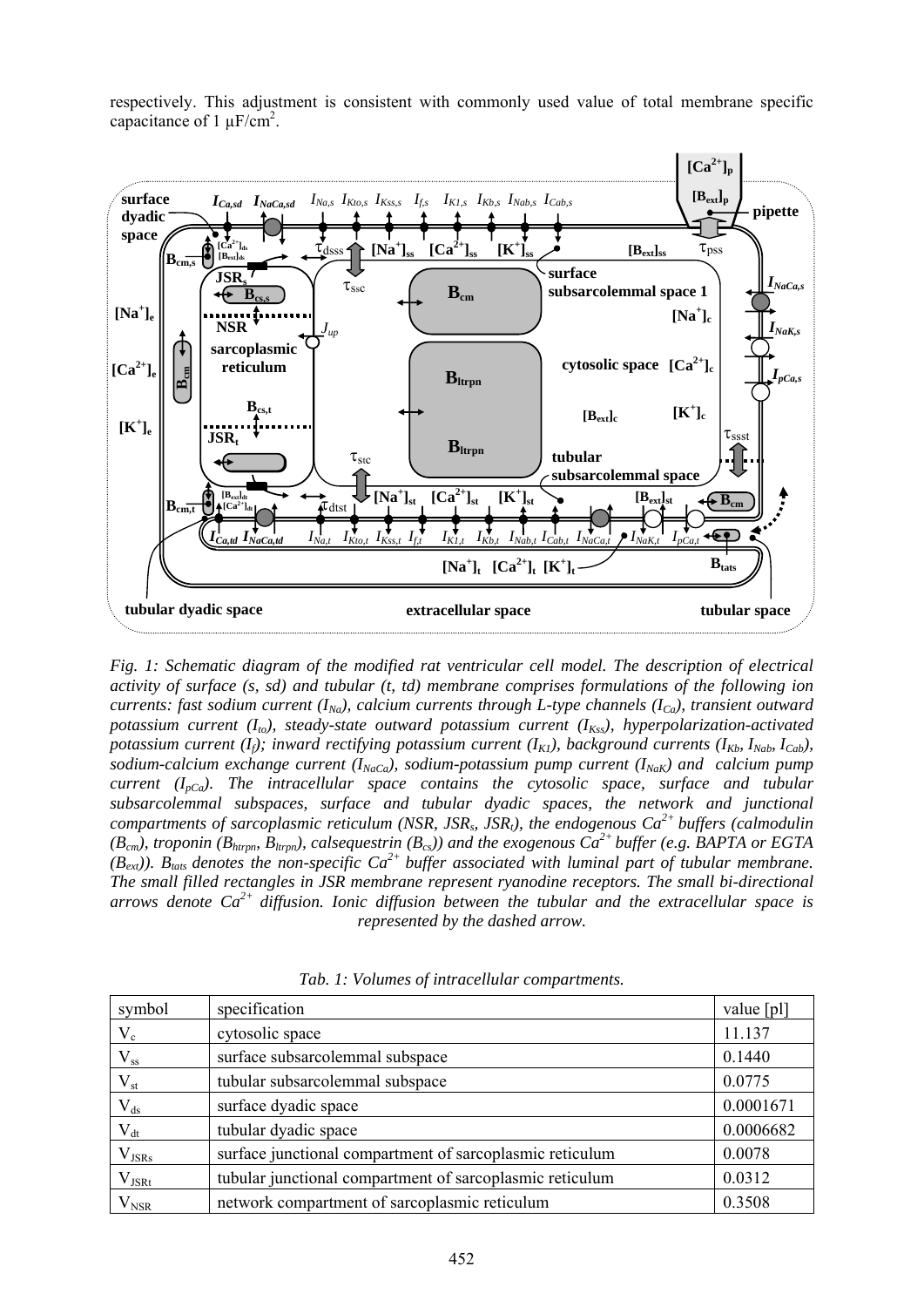#### **2.2. Membrane transport system**

Voltage dependent inactivation (VDI) and  $Ca^{2+}$  dependent inactivation (CDI) of  $I_{Ca}$  was newly formulated on the basis of experimental results of Brette et al. (2004). All parameters of CDI are regarded as dependent on the level of calmodulin saturation with  $Ca^{2+} (B_{cm,Casat})$ , Shannon et al., 2004). The steady state levels and time constants of VDI (*ss<sub>VDI</sub>*, τ<sub>VDI</sub>) and CDI (*ss<sub>CDI</sub>*, τ<sub>CDI,s</sub>, τ<sub>CDI,s</sub>) are described by the following equations:

$$
ss_{VDI,x}=1/(1+\exp((V_{m,x}+26.7)/5.4)),
$$

<sup>τ</sup>*VDI,x* =1.15⋅(0.041⋅exp(-((*Vm,x*+47)/12) 2)+0.08/(1+exp(-(*Vm,x*+55)/5))+0.015/(1+exp((*Vm,x*+75)/25))),

$$
ss_{CDI,x} = 1/(1+0.244 \cdot (B_{cm,Casat,x} {}^{4}+0.318^{4})/B_{cm,Casat,x} {}^{4}),
$$
  
\n
$$
\tau_{CDI,s} = 1/(43.827 \cdot B_{cm,Casat,s} {}^{4}/(B_{cm,Casat,s} {}^{4}+0.976^{4})+25.006),
$$
  
\n
$$
\tau_{CDI,t} = 1/(1160 \cdot B_{cm,Casat,t} {}^{8}/(B_{cm,Casat,t} {}^{8}+1.14^{8})+16.66).
$$

While the formulations of  $ss_{VDI}$ ,  $\tau_{VDI}$  and  $ss_{CDI}$  in the description of  $I_{Cas}$  and  $I_{Cat}$  are identical (the suffix x in the equations stands for s (surface) or t (tubular)), the  $\tau_{CDI}$  of these two currents is formulated differently (see  $\tau_{CDIs}$  and  $\tau_{CDIs}$ ). This takes into account the observed different modulation of surface and tubular  $I_{Ca}$  by  $Ca^{2+}$  released from SR (Brette et al., 2004).

The conductivity of  $I_{to}$  was increased by 20% for action potentials of the model to exhibit physiological duration.

The fractions of membrane currents in the tubular membrane were set to meet the results published in Pásek et al. (2008) except for the values of  $f_{ICa,t}$  and  $f_{IpCa,t}$  that were set to 80% (Brette et al., 2004) and 95% (Chase & Orchard, 2011), respectively.

#### **2.3. Intracellular Ca2+- handling**

The formulation of the function of ryanodine receptors in JSR (RyR) was adopted from Shannon et al. (2004). The constants  $k_s$  and  $k_{oCa}$  were increased from 25 ms<sup>-1</sup> to 250 ms<sup>-1</sup> and from 10 mM<sup>-2</sup> ms<sup>-1</sup> to 50 mM<sup>-2</sup> ms<sup>-1</sup>, respectively, for Ca<sup>2+</sup> transients in the dyadic space to reach magnitude close to 100  $\mu$ M at the level of free  $\lceil Ca^{2+} \rceil$  in NSR of 0.5 mM (Shannon et al., 2004). Description of SR  $Ca^{2+}$  pump  $(J_{up})$ was modified to be consistent with data of Shannon and Bers (1997). The constants used are:  $V_{max}$  = 286  $\mu$ M/s,  $K_{mf}$  = 168 nM,  $K_{mr}$  = 1.176 mM,  $h_f$  = 1.2 and  $h_r$  = 1.287. The dissociation constant  $(K_d)$  of calsequestrin in JSR was decreased from original value 0.8  $\mu$ M to 0.65  $\mu$ M (Shannon et al., 2004). Ca<sup>2+</sup> buffering by calmodulin was described by differential equations with  $k_{on}$ =100000 mM<sup>-1</sup> s<sup>-1</sup> and  $k_{of}$  = 238 s<sup>-1</sup>.

The model was supplemented by the description of exogenous  $Ca^{2+}$  buffer diffusion (BAPTA or EGTA) among the pipette, subsarcolemmal spaces, dyadic spaces and cytosol. All time constants controlling the rate of exogenous  $Ca^{2+}$  buffer and  $Ca^{2+}$  diffusion between individual cellular compartments are specified in Tab. 2 (the time constants of intracellular  $Na<sup>+</sup>$  and  $K<sup>+</sup>$  diffusion were set to the same values as in the case of  $Ca^{2+}$  diffusion).

#### **2.4. Ion diffusion between tubular and extracellular space**

The time constants of ion exchange between the TATS lumen and the extracellular solution ( $\tau_{Ca,TATS}$ )  $\tau_{K,TATS}$ ,  $\tau_{Na,TATS}$ ) were readjusted for the model to better reproduce the changes in  $I_{Ca}$  and resting voltage following rapid decrease or increase of external ion concentrations at 37 °C (Yao et al., 1997). To reconstruct the biphasic time course of  $I_{Cq}$ -decrease after rapid exposure of myocytes to  $Ca^{2+}$ -free external solution, the model was supplemented by a formulation of  $Ca^{2+}$  buffer in TATS ( $B_{\text{tats}}$ ). Using the same pulse and solution change protocols the reconstructions led to the following values of buffer parameters and time constants:  $k_{on} = 2.2 \text{ s}^{-1} \text{ mM}^{-1}$ ,  $k_{off} = 2.398 \text{ s}^{-1}$ ,  $B_{tats} = 2.6 \text{ mM}$ ,  $\tau_{Ca,TATS} = 155 \text{ ms}$  and  $\tau_{Na,TATS} = \tau_{K,TATS} = 150$  ms. Finally, the time constants were corrected for the lower temperature of the model cell (22 °C,  $Q_{10} = 1.3$ ) and their final values were:  $\tau_{Ca,TATS} = \tau_{Na,TATS} = \tau_{K,TATS} = 220$  ms.